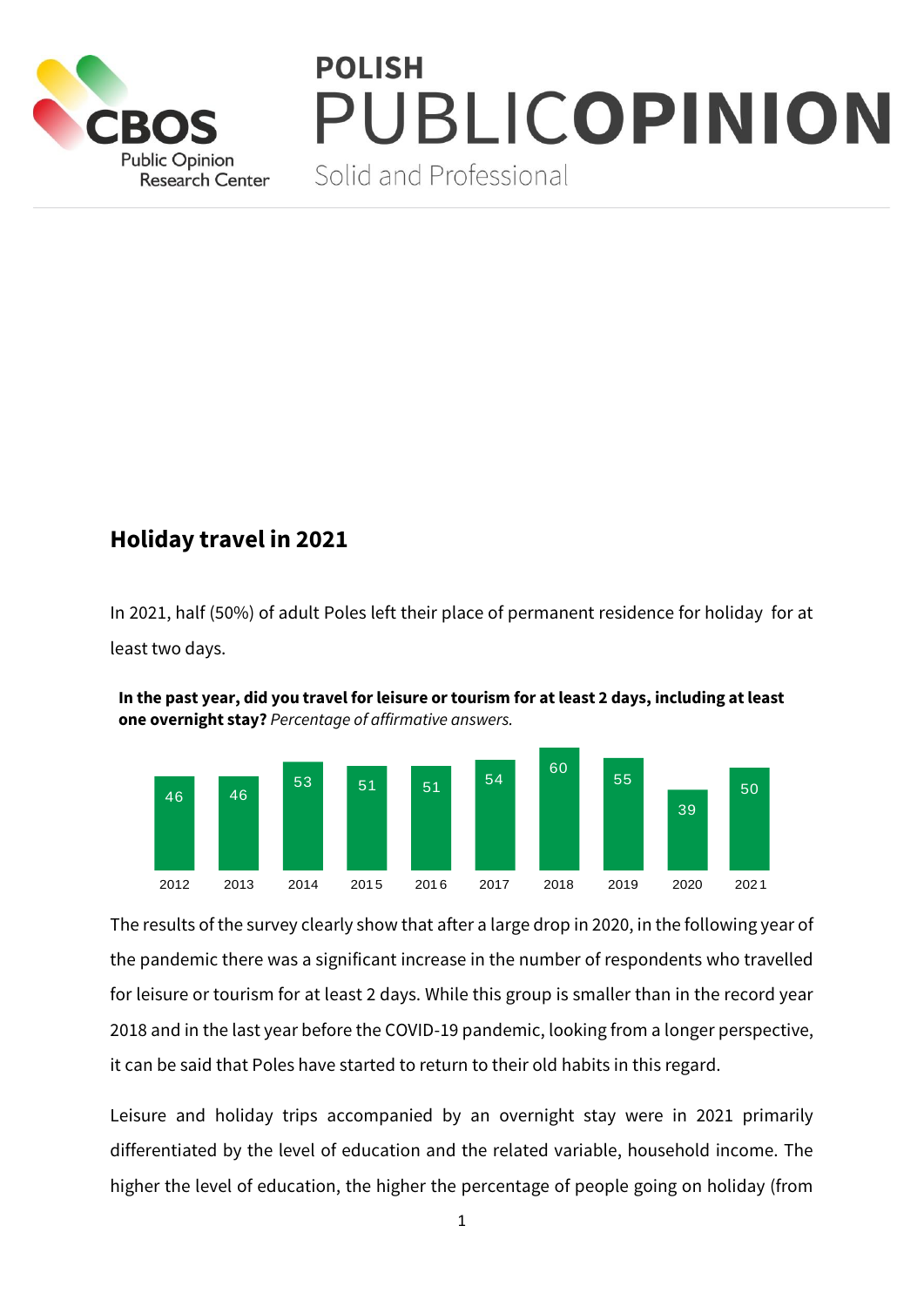18% among people with primary or lower secondary education to 77% among university graduates). People from households with a monthly income of at least PLN 2,000 per capita went on holiday most often. Age was also a factor that significantly differentiated the probability of tourist trips. They were most often attended by respondents aged under 55, with highest proportion in the age group 35-44 years old (63% of them left at least once), while the majority of people aged 55+ last year did not leave home on a leisure trip even once. Moreover, the vast majority (75%) of inhabitants of cities with a population of at least 500,000 left. Most dwellers of towns and cities from 20,000 to 499,999 people relaxed in this way, while three-fifths (60%) of rural residents and half (50%) of inhabitants of cities below 20,000 never left their home for leisure.

In the first pandemic year 2020, both domestic and foreign tourism were hit. In 2021, the percentage of Poles who went on a holiday inland even slightly exceeded the level from 2019 (46%, an increase by 11 percentage points in comparison to 2020). Compared to 2020, the number of Poles who went abroad increased to a small extent, by 2 percentage points to 11%. Compared to 2020, the number of respondents resting only in Poland rose (an increase from 30% to 39%), and also slightly more people took advantage of both domestic and foreign trips (an increase from 5% to 7%).



## **Where did you go on holiday?**